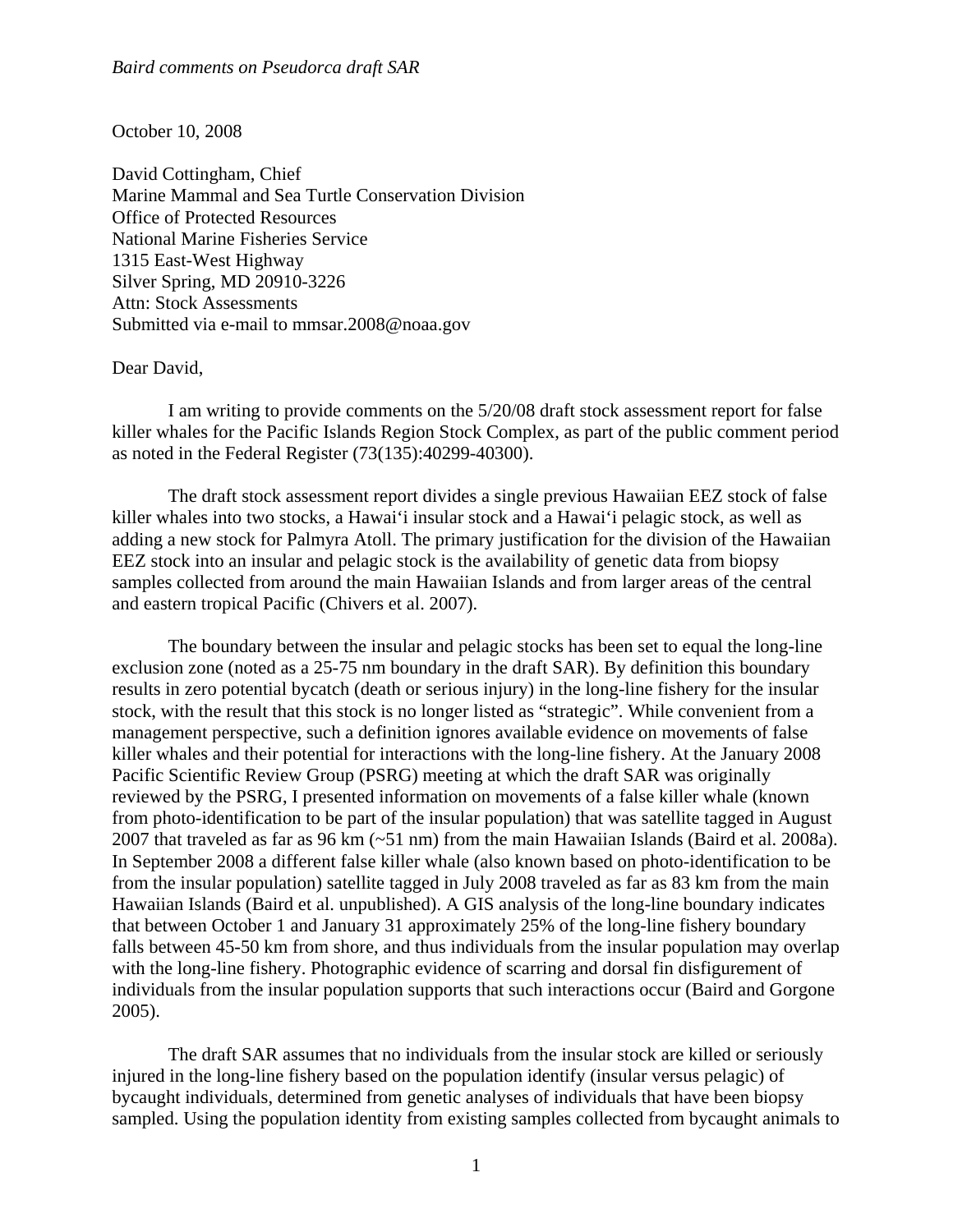## *Baird comments on Pseudorca draft SAR*

conclude that insular animals are not taken in the long-line fishery is inappropriate for several reasons. The stock identity of bycaught animals is largely unknown at present. As noted in the draft SAR, observer coverage in the tuna (deep-set) component of the fishery, where most of the false killer whale bycatch occurs, is only about 20%, thus only 20% of the bycaught animals are potentially available to be genetically sampled. Samples have not been collected from all of those animals actually observed to be hooked. Based on information presented at the PSRG those samples that have been collected were from animals hooked far from the main Hawaiian Islands, and thus have no bearing as to whether animals hooked closer to the islands are from the insular or pelagic populations. Given the known movements of an insular individual to 96 km from shore, any known bycatch within that distance may have been of animals from the insular population. Consequently, the de facto loss of the "strategic" classification by setting the stock boundary to be the same as the fishery exclusion zone is unwarranted. Due to the small population size (noted as 123 individuals ( $CV = 0.72$ ) in the draft SAR), evidence of fishery interactions, and movements of animals from the insular stock up to 96 km off shore, the precautionary approach would suggest the using 96 km (~51 nm) as the stock boundary. Such an approach would mean that mortality and serious injury would have to be estimated for the insular stock, likely based on estimating the amount of long-line fishing effort that occurs within 96 km from shore and apportioning the estimated false killer whale mortality and serious injury between the insular and pelagic stocks based on this.

 The draft SAR also notes that there is no information on population trend for the insular stock. This is incorrect. A 1993 review by the National Marine Fisheries Service of information on cetacean/fishery interactions in Hawai'i (Nitta and Henderson 1993, cited in the draft SAR) cited a report by Leatherwood and Reeves (1989) noting that "a minimum of 470 individuals" were documented along the northwestern coast of the island of Hawai'i. Information presented in the Mobley et al. (2000, 2001, 2002, 2003, 2004, cited in the draft SAR) aerial survey references indicate a strong decline in sighting rates of false killer whales around the main Hawaiian Islands. Reeves et al. (in press) have subsequently re-assessed the data from the Leatherwood and Reeves (1989) report and the Mobley et al. aerial surveys, concluding that "the population of false killer whales around the main Hawaiian Islands may have declined substantially since 1989." This evidence for a large population decline, combined with evidence that individuals in the insular population have had interactions with long-line fisheries (Baird and Gorgone 2005), the known movements of individuals to 96 km offshore (and thus the overlap between the insular population and the long-line fishery, at least during four months of the year), and the uncertainty in stock identity of the bycaught animals, suggest that removing the "strategic" categorization is unwarranted. Before this can be done, additional information is needed on movements of the insular population of false killer whales during the four month period when the long-line fishery boundary contracts (with 25% of the boundary within 50 km of shore).

 In the status of stock assessment in the draft SAR, it also notes that "no habitat issues are known to be of concern for this species". False killer whales are one of the highest trophic level predators among Hawaiian cetaceans, based both on observations of predation (Baird et al. 2008b) and analyses of stable isotopes (Atwood et al. 2007). Thus, like other high trophic level predators (e.g., southern resident killer whales) accumulation of persistent toxins and potential reproductive or immunosuppression effects of such toxins, as well as reduction in their prey base due to competition with fisheries, are both potential habitat issues. With specific reference to the Hawaiian insular population, Reeves et al. (in press) note that catch rates of yellowfin tuna, one of the important prey species for false killer whales around the main Hawaiian Islands, have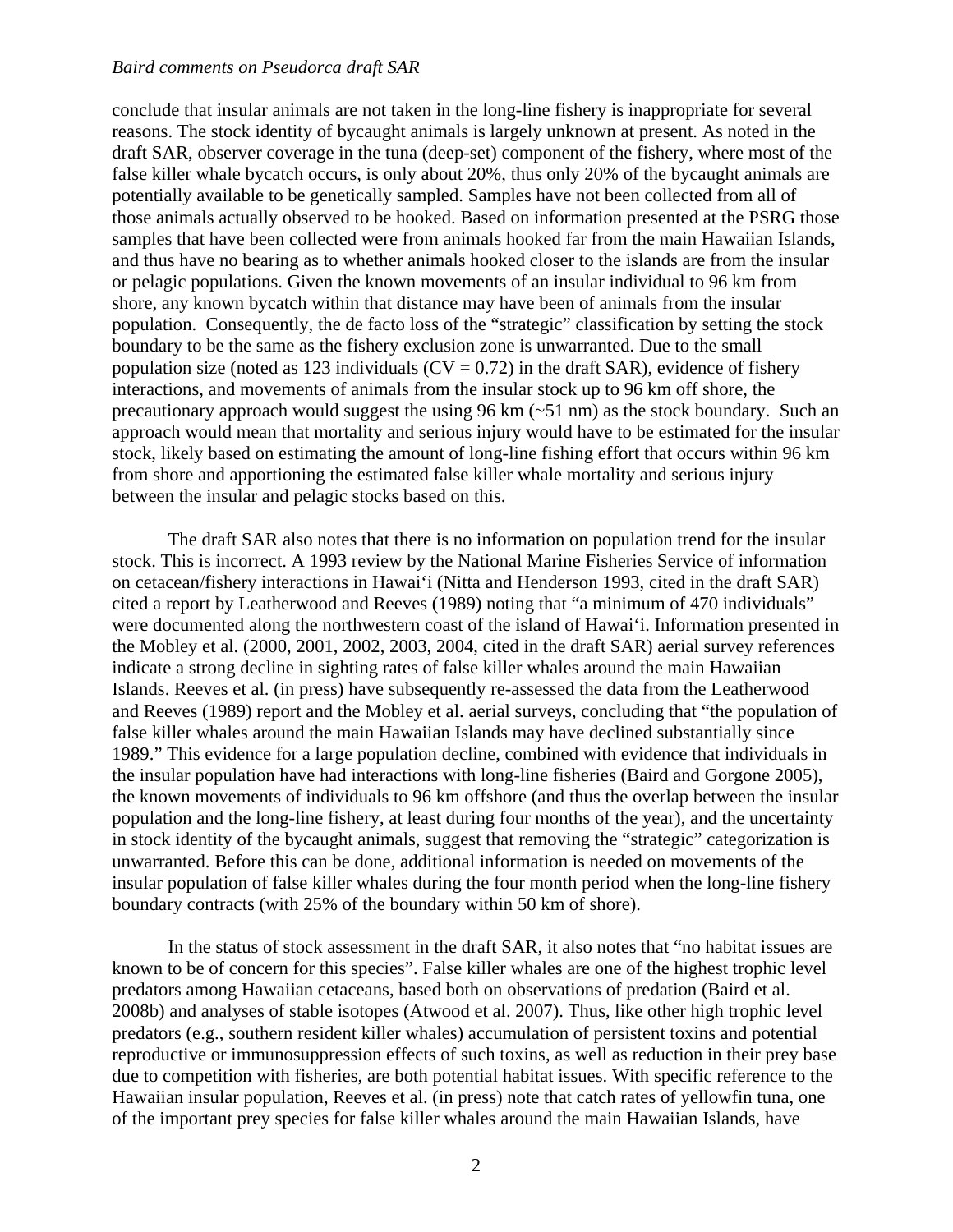## *Baird comments on Pseudorca draft SAR*

declined in the Hawai'i troll fishery, as has average body weights of mahimahi (another important prey species) in the Hawai'i long-line fishery. While the potential impacts of these habitat issues are difficult to quantify, when combined with the small population size and the evidence of a large population decline, they suggest that this population is at risk.

 The draft SAR notes that no false killer whales were observed killed or injured in the shallow-set portion of the long-line fishery during 2002-2006. While true, as noted in the draft SAR the long-line fishery has undergone a series of regulatory changes, which has resulted in a dramatic decrease in the amount of shallow-set (swordfish) fishing effort since 2001 (see Figure 26 in Anonymous 2008). Forney and Kobayashi (2007) do document two cases where false killer whales within the Hawaiian EEZ were hooked and considered to be seriously injured in either swordfish sets or swordfish-style (shallow) sets (their Table 2). These cases were documented in 1997 and 1998, when observer coverage for swordfish sets was estimated to only be 22.7% and 15.2%, respectively, of all swordfish sets (their Table 1), with only 7.2% and 8.2% observer coverage of the swordfish sets within the Hawaiian EEZ. In addition, Forney and Kobayashi (2007) note that the observer program does not always positively identify hooked individuals to species, and two additional possible false killer whales were recorded hooked in swordfish sets outside of the Hawai'i EEZ (their Table 2). The preferred option in the fishery management plan for the shallow-set fishery (Anonymous 2008) proposes removing effort limits, and states that "anticipated fishing effort is expected to gradually increase to historic levels between 4,000 and 5,000 sets per year" (page 187 in Anonymous 2008). Annual swordfish long-line sets since 2001 have averaged less than 1,000 sets per year (Anonymous 2008). If the proposed preferred option of the fishery management is adopted, there is likely to be increased bycatch of both insular and pelagic stocks of false killer whales.

Best regards,

Robin W. Baird, Ph.D. Research Biologist Cascadia Research Collective 218 ½ W. 4th Avenue, Olympia, WA 98501 rwbaird@cascadiaresearch.org

Literature Cited

- Anonymous. 2008. Amendment 18 to the fishery management plan for pelagic fisheries of the Western Pacific Region including a draft supplemental environmental impact statement, regulatory impact review, and initial regulatory flexibility act analysis. Western Pacific Regional Fishery Management Council, Honolulu, HI. Dated August 12, 2008. Available from www.fpir.noaa.gov
- Atwood, T., J.P. Turner and R.W. Baird. 2007. An examination of the trophic ecology of odontocetes from the main Hawaiian Islands. Talk presented at the 17th Biennial Conference on the Biology of Marine Mammals, Cape Town, South Africa, November-December 2007.